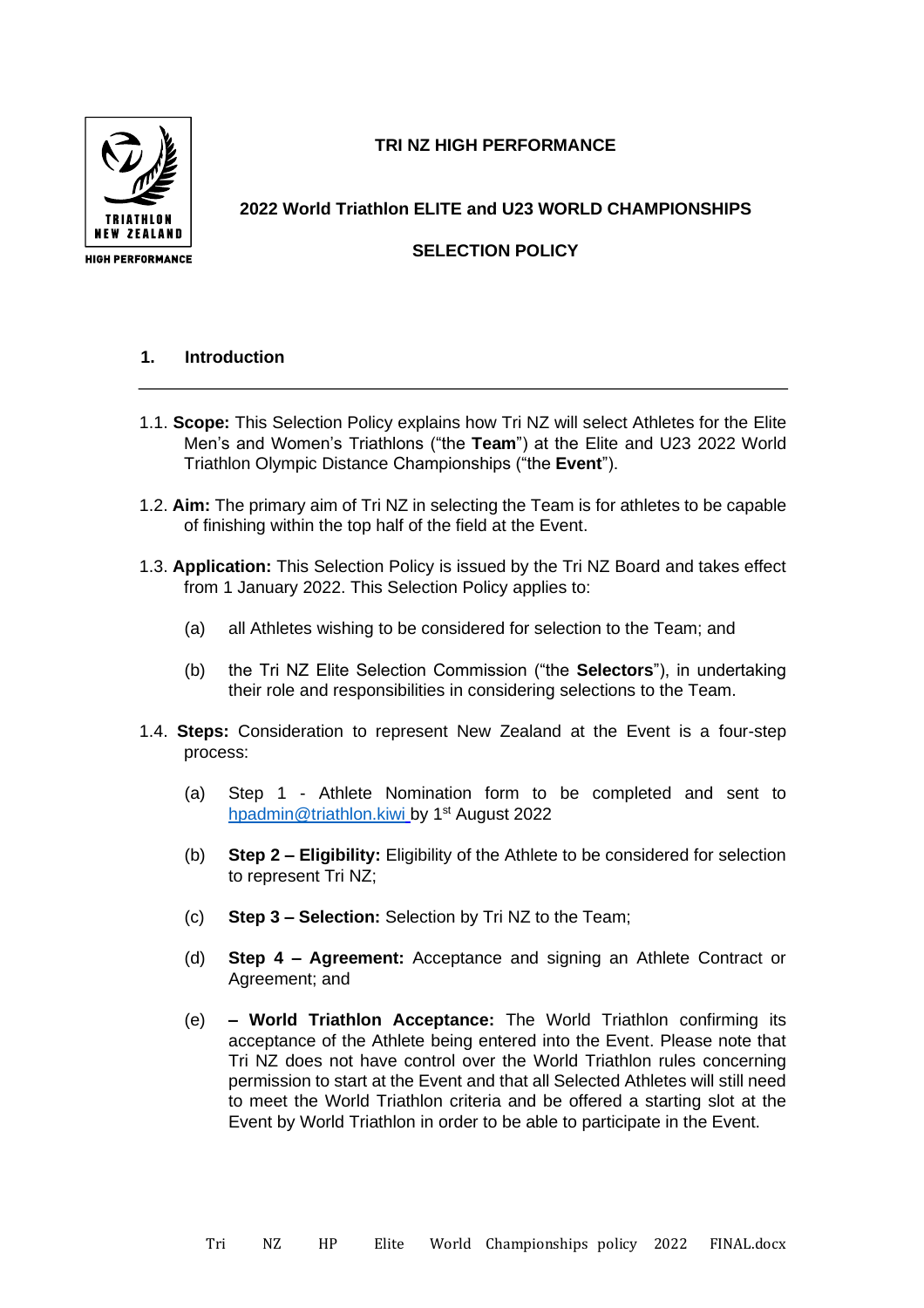- 1.5. **Status**: This Selection Policy overrides all other correspondence, discussions, and representations (whether written or oral) by Tri NZ regarding selection to the Team. This Selection Policy forms part of the Team Agreement and/or Athlete Agreement (as applicable).
- 1.6. **Definitions**: Clause 12 of this Selection Policy sets out the meaning of certain words used in this Selection Policy.

### **2. Step One – Eligibility for Selection**

- 2.1. **Eligibility:** The Selectors may only consider an Athlete for selection who is an Eligible Athlete as at the Selection Date. An Athlete will only be an Eligible Athlete if the Athlete:
	- (a) is a member of Good Standing of Tri NZ; and
	- (b) meets the eligibility requirements of the Triathlon New Zealand's World Triathlon Eligibility and the World Triathlon rules for the Event; and
	- (c) has demonstrated to the satisfaction of the Selectors they are not suffering any physical or mental impairment that would prevent them from competing in the Event to the best of their ability; and
	- (d) has completed an Athlete Nomination Form by the  $1<sup>st</sup>$  August 2022; and
	- (e) has already signed up to a current Athlete Contract or Agreement (as applicable) or has confirmed that he or she will sign an Athlete Contract or Commit to the Athlete Code of Conduct(as applicable) if selected**;** and
	- (f) has in the view of the Selectors not acted in such a manner so as to bring the Athlete, the sport, Tri NZ or the World Triathlon into public disrepute; and
	- (g) to Tri NZ's knowledge, has not used or administered any substance which, if it had been detected as being present in the Athlete's body tissue or fluids, would have constituted doping, or used any prohibited method or committed any other doping offence as defined in Tri NZ's, World Triathlon's or WADA's regulations.
- 2.2. **No Selection:** If an Athlete does not meet all of the eligibility requirements specified in clause 3.1 by the Selection Date, the Athlete cannot be considered by Tri NZ for selection to the Team, unless there are exceptional reasons agreed by the Selectors.

# **3. Step 2 - Selection by Tri NZ**

3.1. **Selection**: Tri NZ will decide if it will provide conditional selection of Athletes to the Team, at the time the request for athlete nominations is made in accordance with clause 3.2 (d).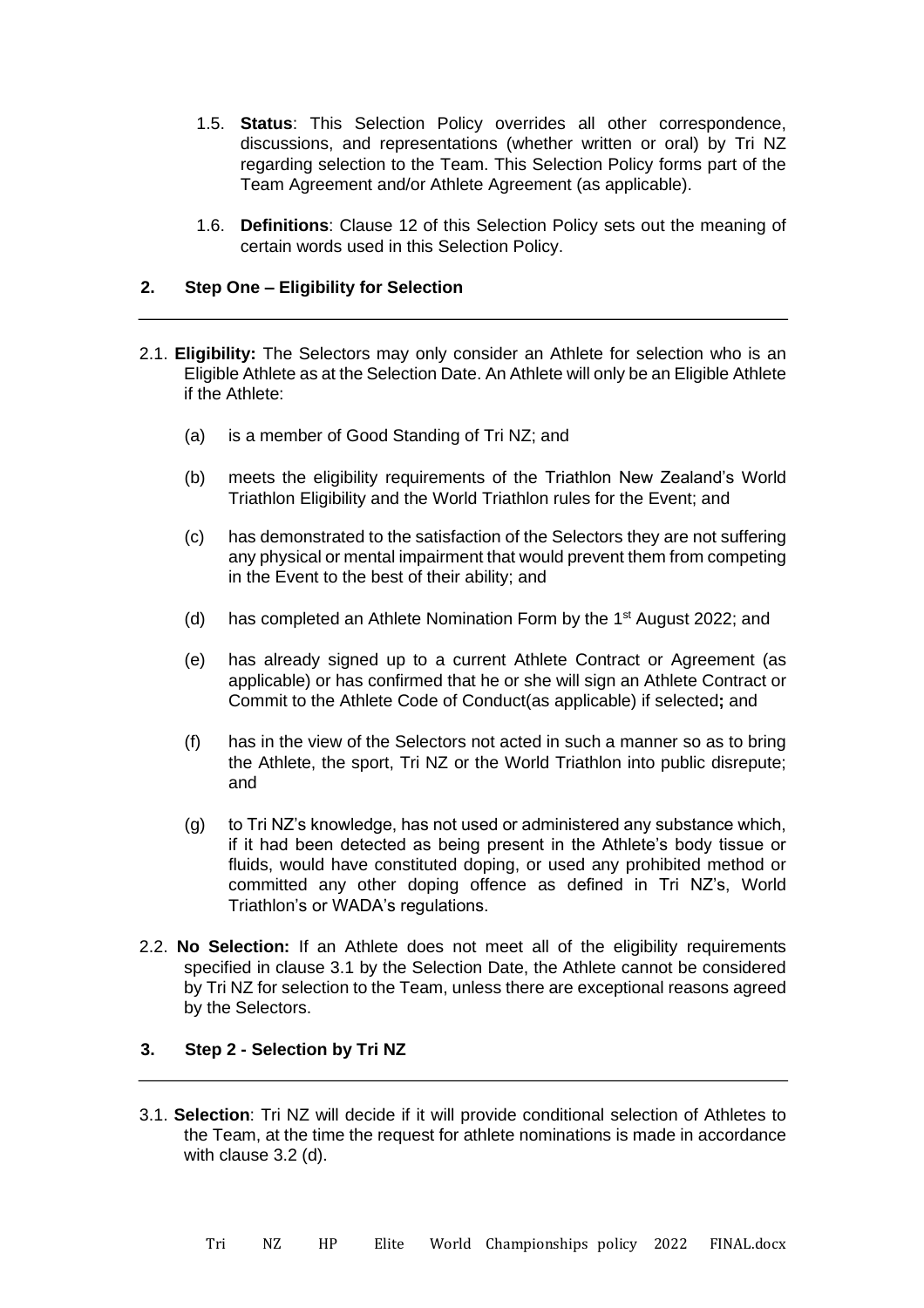- 3.2. **Selection Date**: The Selection Dates are as follows:
	- (a) **Selection**: 1<sup>st</sup> October 2022
	- **Athlete agreement**: By the 4<sup>th</sup> October 2022 notify Tri NZ in writing to hpadmin@triathlon.kiwi if they accept their selection and confirm they are on an existing Athlete Contract or Agreement. (b)
- 3.3. **Selectors**: The Selectors shall decide on the Athletes to be selected in accordance with the process set out in the Selectors' Terms of Reference.
- 3.4. **Selection Criteria and Factors:** In deciding on the Athletes to select, the Selectors, must:
	- (a) apply the selection criteria in clause 5;
	- (b) consider any Extenuating Circumstances in accordance with clause 6;
	- (c) consider any other factors in accordance with clause 7; and
	- (d) in all other respects, comply with this Selection Policy.

### **4. Selection Criteria**

4.1. **Selection Criteria:** Athletes will be selected to the New Zealand team if they have made it onto the start list for the 2022 World Triathlon World Grand Final (Elite and U23) Abu Dhabi event.

### **5. Extenuating Circumstances**

- 5.1. **Application:** The Selectors may, in their sole discretion, consider and place weight upon any Extenuating Circumstances when considering an Athlete for selection under this Selection Policy.
- 5.2. **Notification:** An Athlete who wishes the Selectors to take Extenuating Circumstances into account in considering that Athlete's potential selection, must advise the Chair of Selectors of the specific Extenuating Circumstances in writing, with as much advance notice as possible, and:
	- (a) if the Extenuating Circumstances prevent an Athlete from competing or performing in a race, then ideally 7 days and no later than 2 hours prior to the relevant race;
	- (b) if the Extenuating Circumstances occur during a race then as soon as practicable but in no event later than 24 hours after of the completion of the race;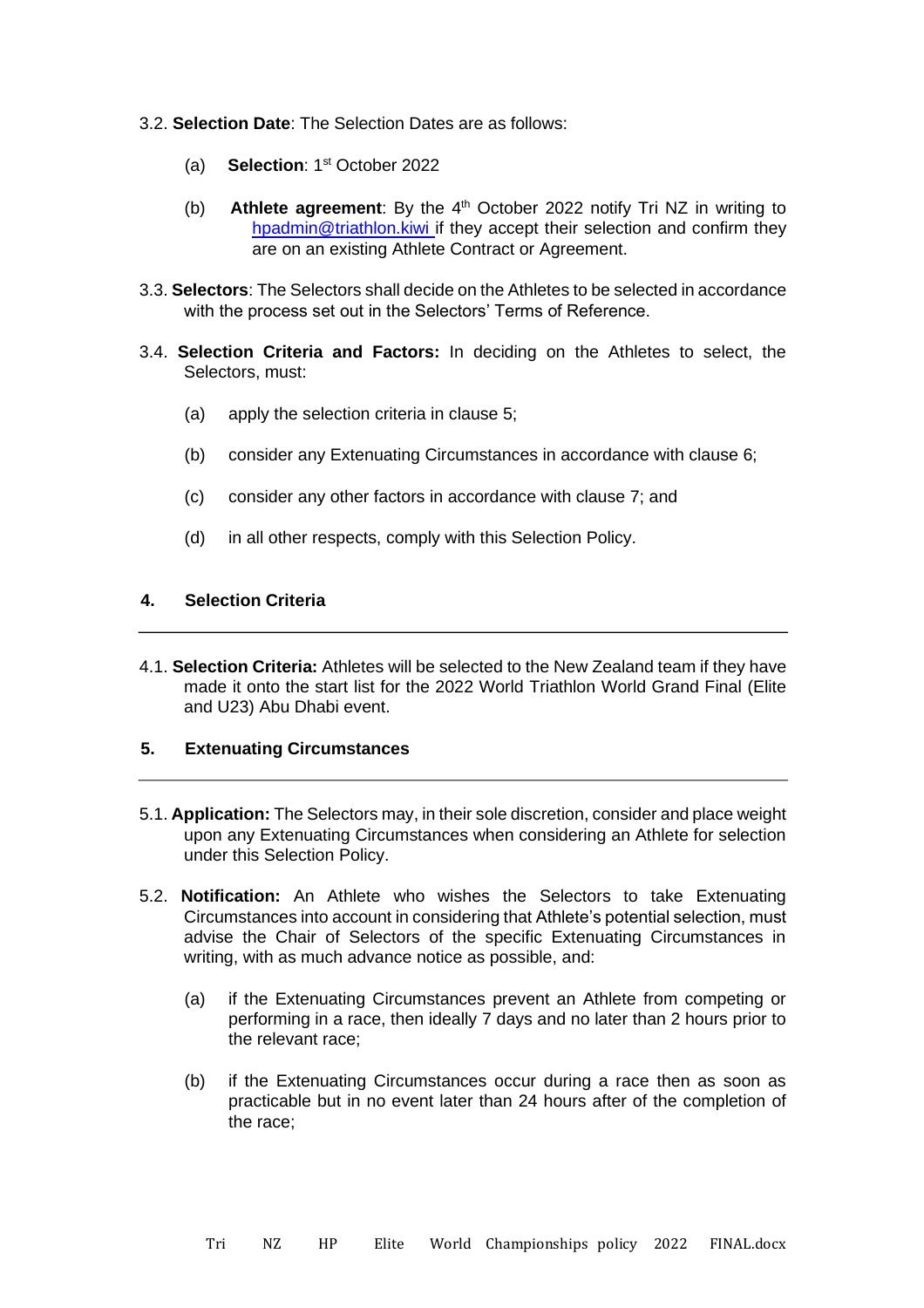- (c) if the Extenuating Circumstances occur at any other time, then as soon as practicable after it occurs.
- **5.3 Where no Notification:** If the Chair of Selectors is not notified of any Extenuating Circumstances in accordance with clause 6.2, then the Selectors may choose not to consider such circumstances.

**5.4 Injury/Illness:** If the Extenuating Circumstances are injury or illness, Athletes may be required by the Selectors to provide a medical certificate and/or to undergo an examination by a health practitioner(s) nominated by the Selectors, and to provide that opinion and/or report to the Selectors. Any failure to agree to such a request may result in the Selectors being unable to consider the injury or illness as an Extenuating Circumstance.

**5.5 Verification:** If the Extenuating Circumstances are circumstances other than injury or illness, the Selectors may request evidence to verify the existence and details of the Extenuating Circumstances.

### **6. Other Factors**

- 6.1. **Demonstration:** In considering any Athlete for selection, the Selectors must, in their sole discretion, be satisfied that each Athlete has demonstrated:
	- (a) the commitment to maintain an appropriate level of fitness, training and competition to compete in the Event to the best of their ability; and
	- (b) a strong team ethic, including, a commitment to attend relevant Tri NZ training camps, to promote Tri NZ in a positive manner, and to uphold either the Athlete Agreement or the Team Agreement.
- 6.2. **Opportunity to be Heard:** If the Selectors consider that an Athlete, who they are considering for selection, has not or may not have demonstrated the requirements in clause 7.1, the Selectors shall, prior to any selection:
	- (a) inform the Athlete of the specific requirement in clause 7.1 which the Selectors consider has or may not have been demonstrated;
	- (b) give the Athlete an opportunity to respond, including an opportunity to provide evidence demonstrating they have satisfied the requirements.
- 6.3. **Actions:** If, having received and considered the Athlete's response in clause 7.2(b), the Selectors consider the specific requirement has not, in their discretion, been met or a satisfactory response given, the Selectors may:
	- (a) decide not to select that Athlete;
	- (b) require the Athlete to take specific steps to satisfy the requirements before the Selection Date;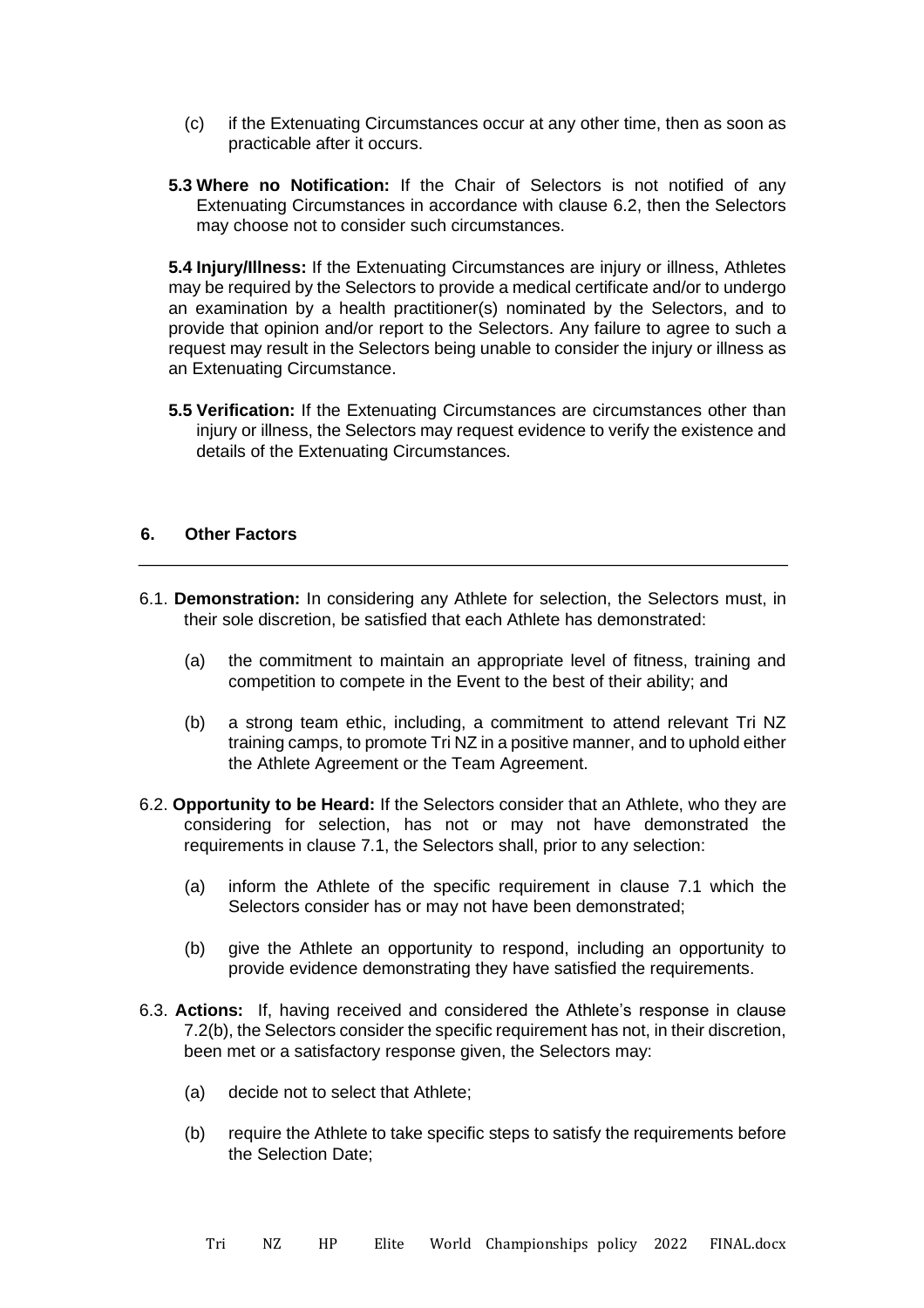- (c) select the Athlete but with conditions relating to that requirement; or,
- (d) select the Athlete.

### **7. Step 3 - Process & Agreement of Selection**

- 8.1. **Notification**: All Eligible Athletes with reasonable consideration for selection will be informed by Tri NZ whether or not they have been selected to the Team.
- 8.2. **Requirements:** Every Selected Athlete must:
	- (a) Notify Tri NZ in writing via **hpadmin@triathon.kiwi** by 4<sup>th</sup> October 2022 of their acceptance of selection and sign or already be signed up to a Athlete Contract or Agreement as at that date;
	- (b) maintain an appropriate level of fitness, training and competition as determined by the Tri NZ GM of Performance or designate;
	- (c) fully participate in any Team training camps or designated competitions as directed by the Tri NZ GM of Performance or designate;
	- (d) keep the Selectors appraised of their fitness via the Tri NZ GM of Performance. Ordinarily this will include race results and/or training data provided on a monthly basis;
	- (e) immediately inform the Tri NZ GM of Performance and the Tri NZ HP Chief Medical Officer of any illness or injury that could impact on the Athlete's capability to compete to the best of their ability, on the understanding that the Tri NZ Chief Medical Officer will inform the Selectors of any fitness concern while upholding confidentiality; and
	- (f) comply with their obligations to Tri NZ.
- 8.3. **Conditions:** Tri NZ may select an Athlete, subject to conditions. For example, conditions of selection may include those noted below or any other conditions specified by the Selectors:
	- (a) recovery from injury to the satisfaction of the Selectors, after consultation with Tri NZ, by a specified date;
	- (b) qualification of a quota place for the Event under the World Triathlon rules system by a specified date; and/or
	- (c) meeting a specified performance or testing requirement.
		- 8.4. **Satisfying Conditions:** If selection of an Athlete is conditional, the specified conditions must be met to the satisfaction of the Selectors before that Athlete's selection is made unconditional. If they are not met, then the Athlete will immediately cease to be a Selected Athlete.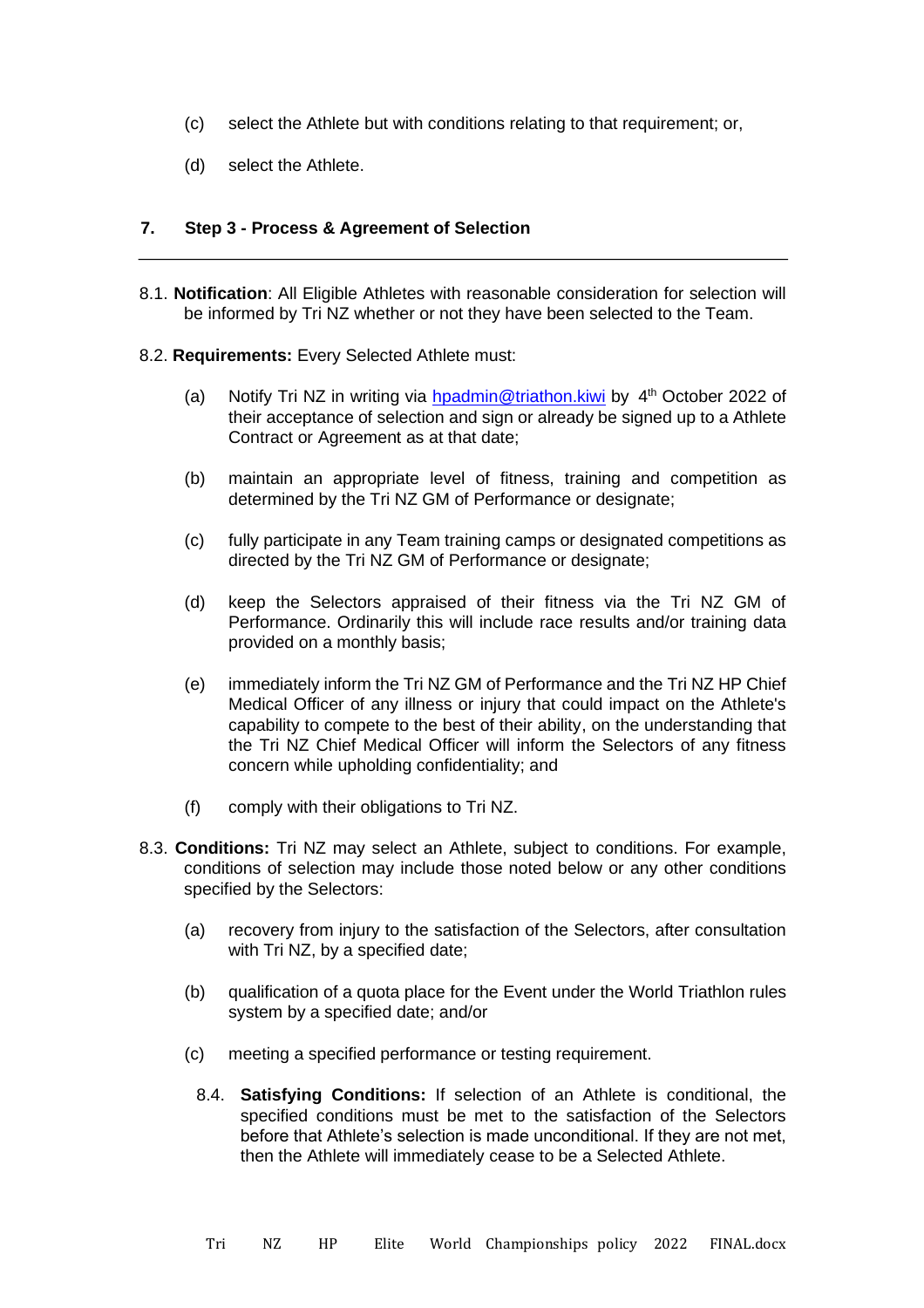- 8.5. **Replacement Athlete:** If prior to the Selection Date, a Selected Athlete does not satisfy a requirement of their selection (under clause 8.2), the Selectors may, in their sole discretion, select another Athlete in accordance with this Selection Policy.
- 8.6. **Announcement of the NZ Team:** Tri NZ shall, within reasonable time of the Selection Date, publicly announce the Team.

### **8. Appeals**

9.1. **Non-Selection Appeal:** An Athlete may appeal to Tri NZ against their nonselection in accordance with the Tri NZ Selection Appeals Policy.

#### **9. Inconsistencies**

- 10.1. **Inconsistency:** In the event there is any inconsistency between this Selection Policy and any other policy or agreement, this Selection Policy shall prevail.
- 10.2. **Higher Standard:** If this Selection Policy imposes a higher qualification standard or a lesser number of participants than stated by the rules of the Event, this shall not be regarded as an inconsistency.

#### **10. Amendments to this Selection Policy**

- 11.1. **Amendment:** This Selection Policy may be amended from time to time by the Tri NZ Board.
- 11.2. **Notice:** Tri NZ will give as much notice as possible of any amendment to this Selection Policy to persons it considers may be affected by any such amendment.

# **11. Definitions**

In this Selection Policy the following definitions apply:

- 12.1. **Athlete** means a person seeking selection in the Team, and other than in clauses 1.3(a), 2 and 3, means an Eligible Athlete, unless stated otherwise.
- 12.2. **Athlete Agreement** means an agreement in a form acceptable to Tri NZ relating to the Athlete's participation in the High Performance Programme as a carded athlete.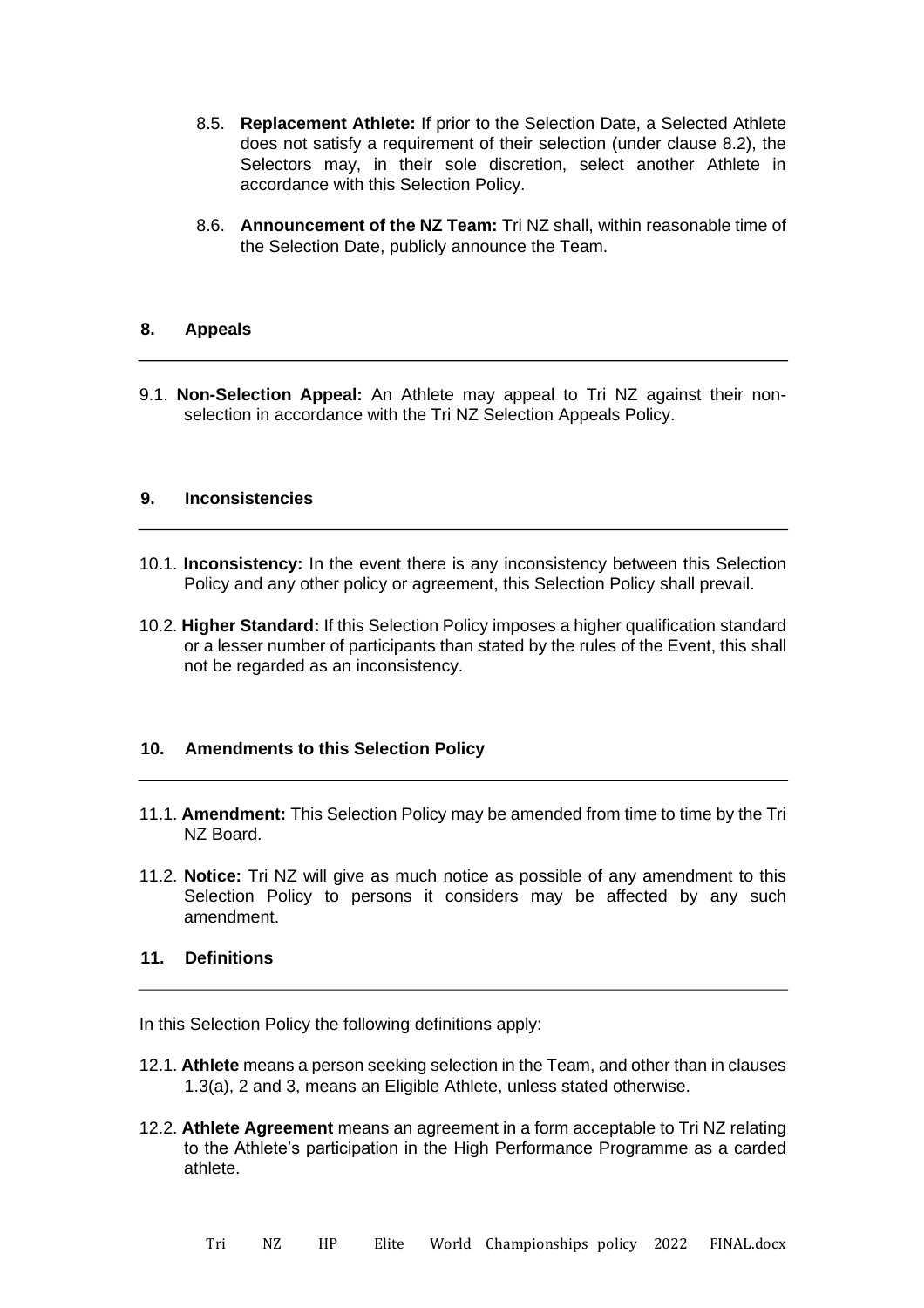- 12.3. **Athlete Application** form means the form athletes are required to fill out for consideration for selection, copies of which can be obtained from Tri NZ on request.
- 12.4. **DFSNZ** means Drug Free Sport New Zealand.
- 12.5. **Eligible Athlete** means an Athlete who meets the eligibility requirements in clause 3, unless specified otherwise.
- 12.6. **Event** means the Elite and U23 Men's and Women's triathlon at the World Triathlon World Championships in Abu Dhabi in Novemner 2022, unless specified otherwise.
- 12.7. **Extenuating Circumstances** means the inability of an Athlete to compete or perform to an optimum level due to factors which occur to them (during a race, event, in testing or at any other time) including, but not limited to, the following:
	- (a) injury or illness;
	- (b) travel delays;
	- (c) equipment failure;
	- (d) bereavement or personal misfortune; and/or
	- (e) any other factors reasonably considered by the Selectors to constitute extenuating circumstances.
		- 12.8. **Good Standing** means the Athlete must be a current registered member of Tri NZ and/or of a club affiliated to Tri NZ, and not be subject to any sanction or disciplinary action from Tri NZ or their club.
		- 12.9. **High Performance Programme** means the Tri NZ high performance programme.
		- 12.10. **World Triathlon** means the International Triathlon Union being the international federation of Tri NZ.
		- 12.11. **Selected Athlete** means each Athlete which Tri NZ selects, including those selected subject to any conditions.
		- 12.12. **Selection Date(s)** means the applicable date specified in clause 4.2 by which Tri NZ will select and notify athletes.
		- 12.13. **Selectors** means the members of the Tri NZ Elite Selection Commission appointed by the Tri NZ Board in accordance with Selectors' Terms of Reference. The names of each of the Selectors are on the Tri NZ website.
		- 12.14. **Selectors' Terms of Reference** means the terms of reference of the Tri NZ Elite Selection Commission dated June 2015, and as amended by the Tri NZ Board from time to time.